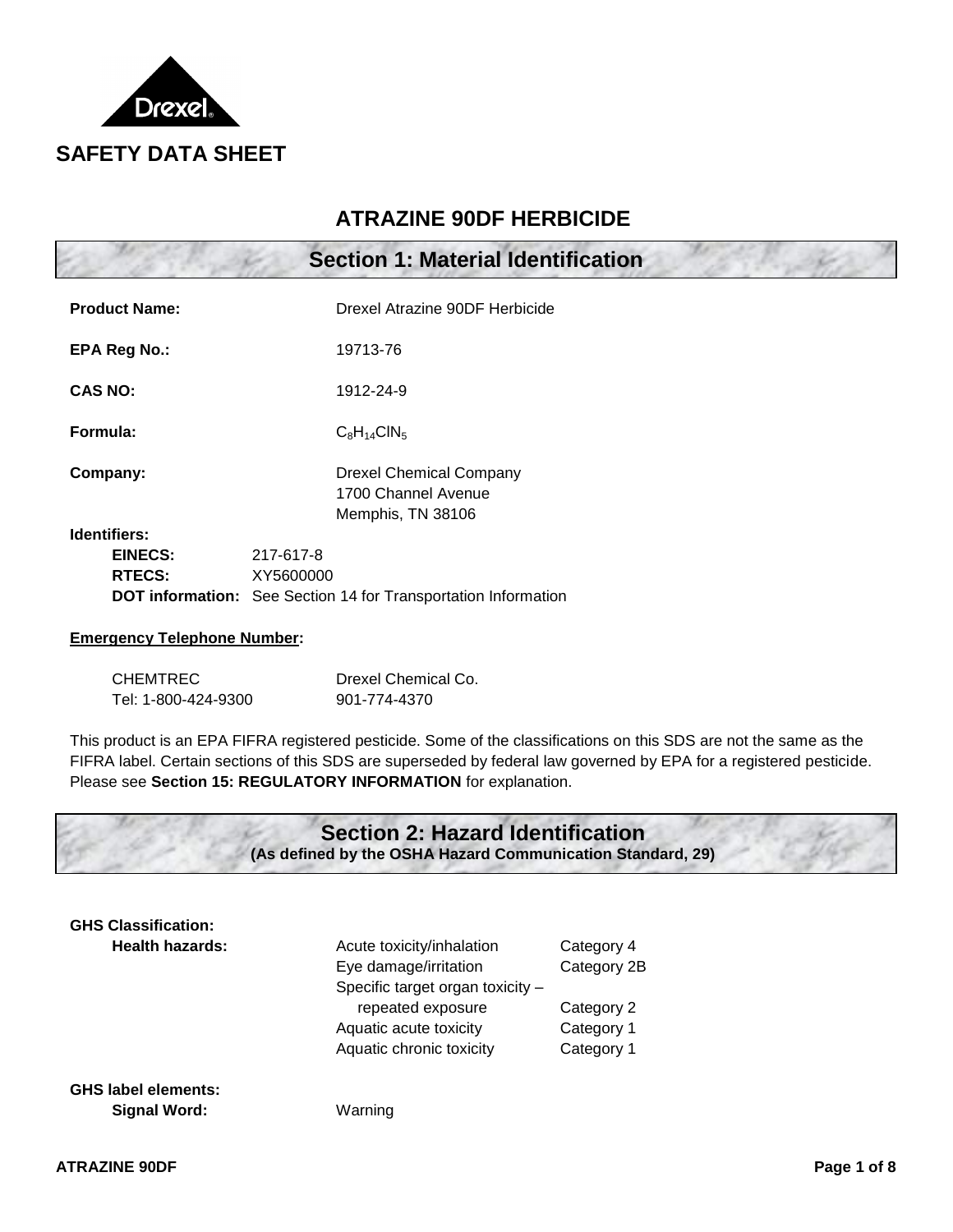

| <b>Section 3: Composition Information</b> |                 |           |                  |                   |
|-------------------------------------------|-----------------|-----------|------------------|-------------------|
| <b>Components</b>                         | <b>CAS No.:</b> | % By Wt.: | <b>OSHA PEL:</b> | <b>ACGIH TLV:</b> |
| Active Ingredients:                       |                 |           |                  |                   |
| Atrazine                                  | 1912-24-9       | 88.4%     | N/A              | 5 mg/m $3$        |
| <b>Related Triazines</b>                  | N/A             | 1.6%      | N/A              | N/A               |
| Inert Ingredients:                        | N/A             | 10.0%     | N/A              | N/A               |

# **Section 4: First-Aid Measures**

**Eye Contact:** Hold eye open and rinse slowly and gently with water for 15 to 20 minutes. Remove contact lenses, if present, after the first 5 minutes, then continue rinsing eyes for at least 15 minutes. Obtain medical attention without delay, preferably from an ophthalmologist.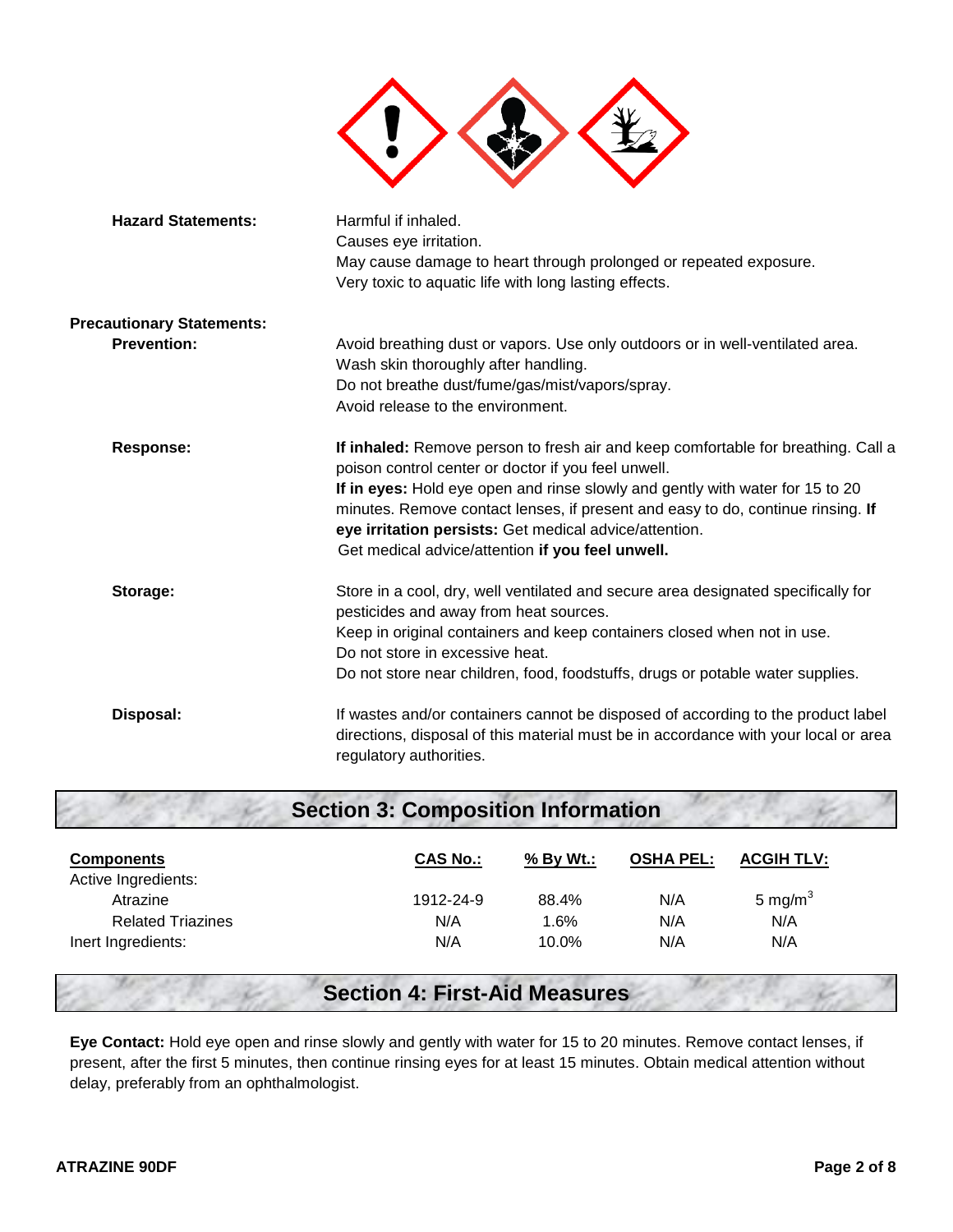**If Swallowed:** Call a poison control center or doctor immediately for treatment advice. Rinse mouth with water then have person sip a glass of water if able to swallow. Do not induce vomiting unless told to do so by the poison control center or doctor. Do not give anything by mouth to an unconscious or convulsing person. Have product label with you when calling a poison control center or doctor.

**Skin Contact:** Immediately flush skin with plenty of water 15 – 20 minutes while removing contaminated clothing and shoes. Get medical attention if symptoms occur. Wash clothing before reuse.

**If Inhaled:** Move person to fresh air. If person is not breathing, call 911 or an ambulance, then give artificial respiration, preferably mouth-to-mouth, if possible. Call a poison control center or doctor for further treatment advice.

**Note to Physician:** There is no specific antidote for Atrazine. If this product is ingested, induce emesis or lavage stomach. The use of an aqueous slurry of activated charcoal may be considered.

# **Section 5: Fire Fighting Measures**

**Fire Hazards:** Thermal decomposition during a fire can produce fumes and irritating gases.

**Flammability classification (OSHA 29 CFR 1910.1200):** N/A **Flash point:** N/A **Lower flammable limit (% by volume):** N/A **Upper flammable limit (% by volume):** N/A

**Fire Fighting Procedures:** Keep people away. Isolate fire and deny unnecessary entry. Evacuate the area and fight the fire from upwind at a safe distance to avoid hazardous dust or decomposition products. Dike and collect fireextinguishing water to prevent environmental damage and excessive waste runoff.

**Firefighting media:** Use foam, dry chemical, carbon dioxide, or water fog when fighting fires involving this product. Do not use water jet, as this may spread burning material. Minimize the use of water to avoid environmental contamination. Contain all runoff.

**Special Protective Equipment for Firefighters:** Wear positive-pressure self-contained breathing apparatus (SCBA) and protective fire-fighting clothing (includes fire-fighting helmet, coat, trousers, boots, and gloves). Use full face shield and operate in positive pressure mode. Avoid contact with this material during fire-fighting operations. If contact is likely, change to full chemical resistant fire-fighting clothing with self-contained breathing apparatus. If this is not available, wear full chemical resistant clothing with self-contained breathing apparatus and fight fire from a remote location. For protective equipment in post-fire or non-fire clean-up situations, refer to the relevant sections.

**Hazardous Combustion Products:** Carbon oxides, nitrogen oxides, halogenated compounds, irritating fumes and smoke.

| NFPA: Health: | <b>Flammability: Reactivity:</b> |  |
|---------------|----------------------------------|--|
|               |                                  |  |

**(Rating: 4-Extreme, 3-High, 2-Moderate, 1-Slight, 0-Insignificant)**

## **Section 6: Accidental Release Measures**

### **Steps to be taken if Material is Released or Spilled:**

 Sweep as much material as possible, keeping dust to a minimum and place in an approved chemical waste container. Wash the spill area with water containing a strong detergent, absorb with earth, sand or absorbent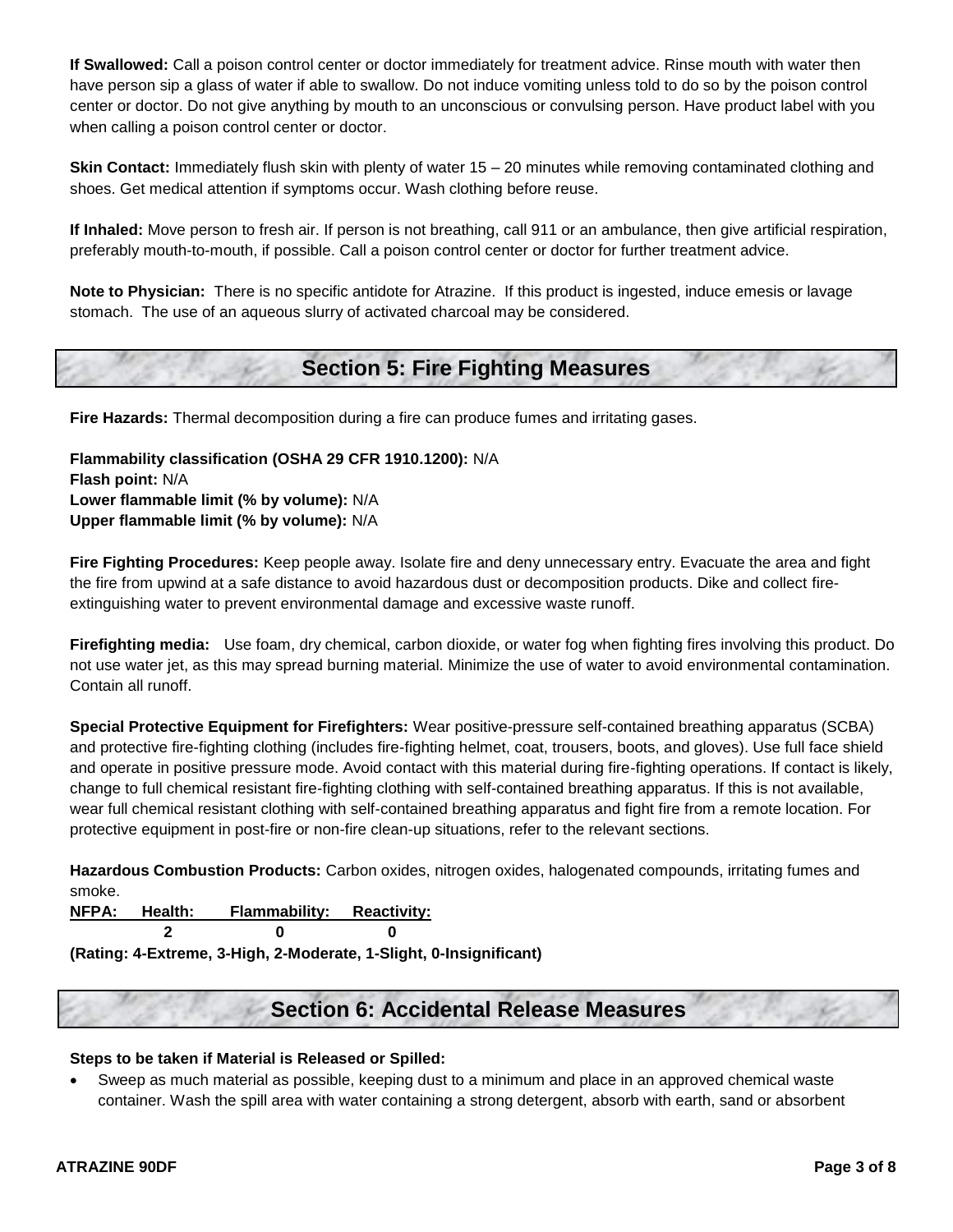material and sweep up and place in approved chemical waste container. For large spills contact Drexel Chemical Co. **See Section 13: Disposal Considerations**, for additional information.

**Personal Precautions:** 

 Isolate area. Keep unnecessary and unprotected personnel from entering the area. Refer to **Section 7: Handling and Storage**, for additional precautionary measures. Ventilate area of spill. Use appropriate safety equipment. For additional information, refer to **Section 8: Exposure Controls and Personal Protection**.

**Environmental Precautions:** Prevent from entering into soil, ditches, sewers, waterways and/or groundwater. See **Section 12: Ecological Information**.

# **Section 7: Handling and Storage**

# **KEEP OUT OF REACH OF CHILDREN**

- **Handling: General Handling:** Avoid contact with eyes, skin, and clothing. When using do not eat, drink or smoke. Wash thoroughly after handling. Do not swallow. Avoid breathing dust. Use with adequate ventilation. Wear chemical protective equipment when handling. Keep away from heat, sparks and flame. See **Section 8: Exposure Controls and Personal Protection**.
- **Storage:** Store in a cool, dry, well ventilated and secure area designated specifically for pesticides and away from heat sources. Keep in original containers and keep containers closed when not in use. Do not store in excessive heat. Do not store near children, food, foodstuffs, drugs or potable water supplies.

# **Section 8: Exposure Controls / Personal Protection**

**Exposure Limits: TLV Atrazine: 5mg/m<sup>3</sup>** 

### **Personal Protection:**

**Eye/Face Protection:** Wear dust proof chemical splash goggles to prevent vapors dust and/or mists from entering the eyes. If using a full face shield, always use dust proof safety goggles along with the face shield to ensure adequate protection of the eyes.

**Skin Protection:** Wear long-sleeved shirt, long pants and rubber boots with socks. Safety shower should be located in immediate work area. Remove contaminated clothing immediately, wash skin area with soap and water, and launder clothing before reuse or dispose of properly. Items which cannot be decontaminated, such as shoes, belts and watchbands, should be removed and disposed of properly.

**Hand protection:** Hand protection: Use gloves chemically resistant to this material. Examples of preferred glove barrier materials include: Neoprene, Nitrile/butadiene rubber ("nitrile" or "NBR") or Polyvinyl chloride ("PVC" or "vinyl").

**Respiratory Protection:** Respiratory protection should be worn when there is a potential to exceed the exposure limit requirements or guidelines. When handling in enclosed areas, when large quantities of dusts or mists are generated or prolonged exposure is possible in excess of the TLV, use a respirator with either an organic vaporremoving cartridge with a pre-filter approved for pesticides ( MSHA/NIOSH approval number prefix TC-23C) or a canister approved for pesticides ( MSHA/NIOSH approval number prefixTC-14G).

**Ingestion:** Avoid ingestion of even very small amounts; do not consume or store food or tobacco in the work area; wash hands and face before smoking or eating.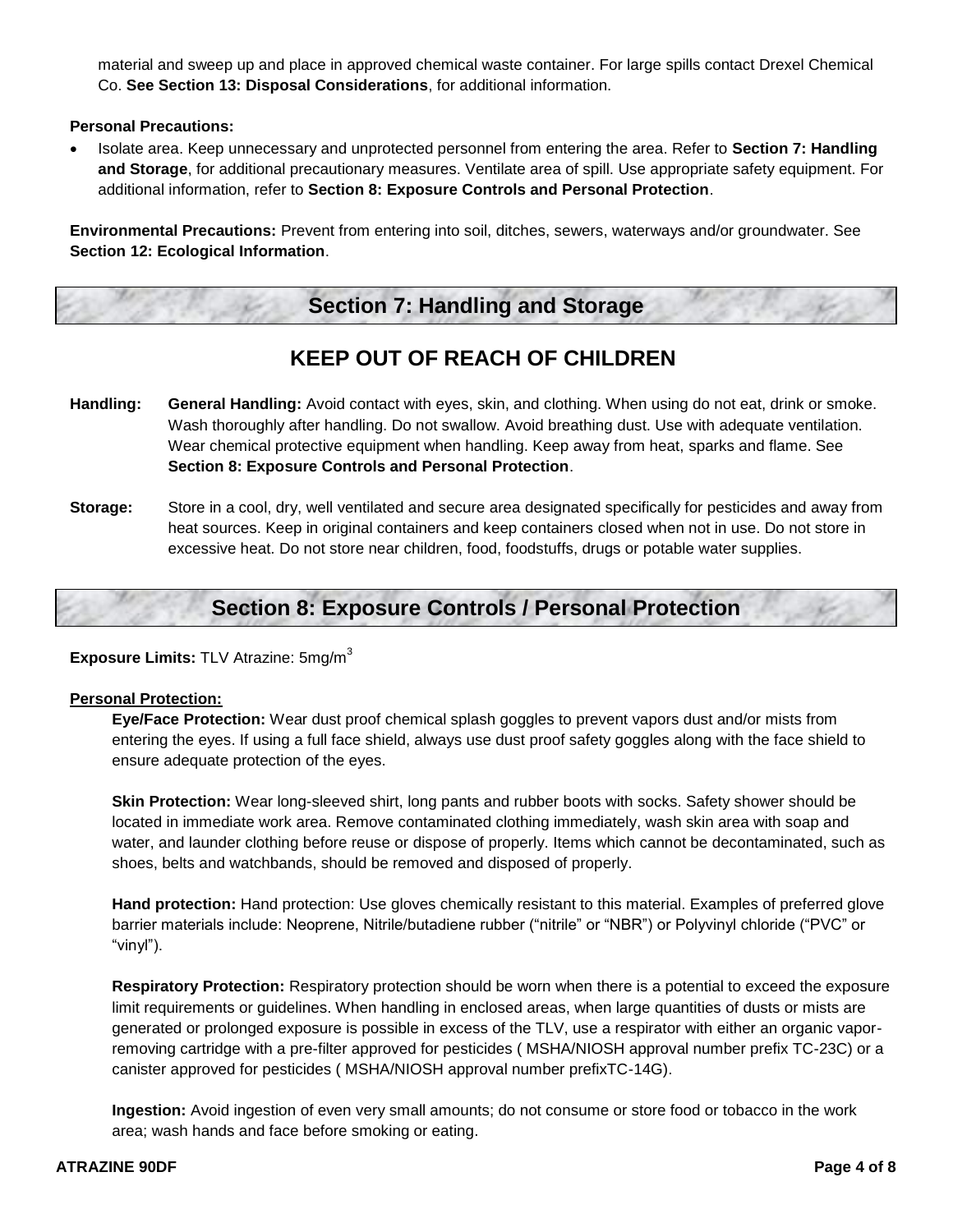### **Engineering Controls:**

**Ventilation:** When handling this product proper ventilation is required to maintain exposure below the TLV. Ventilate all transport vehicles prior to unloading. Facilities storing or utilizing this material should be equipped with and eyewash facility and safety shower.

## **Section 9: Physical and Chemical Properties**

| Dry Granule                       |
|-----------------------------------|
| Off-white to beige                |
| Mild                              |
| N/A                               |
| N/A                               |
| N/A                               |
| N/A                               |
| 28.5 lb/ $ft^3$                   |
| N/A                               |
| N/Av                              |
| 6-8 (2% aqueous solution at 25°C) |
| N/A                               |
|                                   |

## **Section 10: Stability and Reactivity**

**Stability/Instability:** Stable at typical use temperatures and in closed containers

**Conditions to Avoid:** Avoid heat of open flame. Avoid high temperatures above 130°F (54.4°C).

**Incompatible Materials:** Avoid contact with: Strong acids, Strong bases, Strong oxidizers

**Hazardous Polymerization:** Will not occur

**Thermal Decomposition:** Decomposition products can include and are not limited to: Carbon oxides, nitrogen oxides, ammonia and halogenated compounds.

# **Section 11: Toxicological Information**

### **Acute Toxicity:**

#### **Ingestion (rat):**

Oral LD50: >5,000 mg/kg

#### **Dermal (rat):**

Dermal LD50: >2,000 mg/kg

#### **Inhalation (rat):**

Inhalation LC50: >4.18 mg/l

### **Eye Irritation (rabbit):**

Non-irritating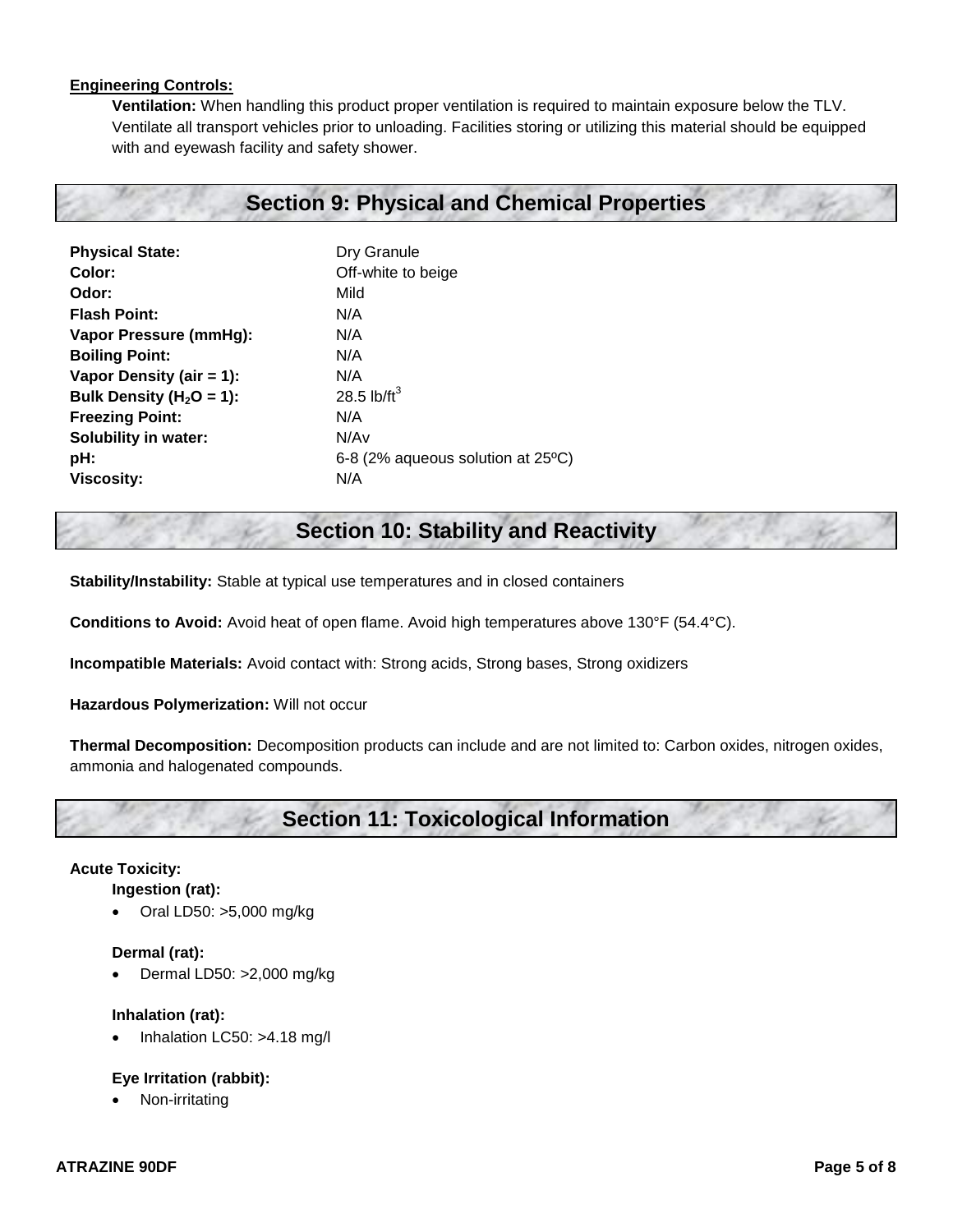### **Skin Irritation (rabbit):**

Moderately irritating

## **Sensitization Skin (guinea pig):**

Non-sensitizer

### **Chronic Toxicity:**

Atrazine: Cardiotoxicity in long term study with high doses (dogs)

## **Carcinogenicity:**

Not likely to cause carcinogenicity in humans

## **Teratogenicity, mutagenicity, and other reproductive effects:** None known

# **Section 12: Ecological Information**

## **The information presented here is for the active ingredient, Atrazine: ENVIRONMENTAL FATE AND TOXICITY:**

### **Persistence and Degradability:**

Low bioaccumulation potential. Stable in water. Highly mobile in soil. Will leach. Sinks in water (after 24 hr.).

### **Aquatic toxicity:**

- Rainbow trout, 96 hour, LC50: 4.5 ppm
- Bluegill, 96 hour, LC50: 54.5 ppm
- Daphnia magna, 48 hour, EC50: 6.9ppm
- Duckweed, 7 day EC50: 0.022 mg/L
- Green algae, 72 hour, EC50: 0.043 mg/L

### **Bee toxicity:**

Bees, Acute, LD50: >25 µg/bee

### **Bird toxicity:**

Bobwhite quail, 12-day, LD50: 940 mg/kg

# **Section 13: Disposal Considerations**

If wastes and/or containers cannot be disposed of according to the product label directions, disposal of this material must be in accordance with your local or area regulatory authorities. This information presented below only applies to the material as supplied. The identification based on characteristic(s) or listing may not apply if the material has been used or otherwise contaminated. It is the responsibility of the waste generator to determine the toxicity and physical properties of the material generated to determine the proper waste identification and disposal methods in compliance with applicable regulations. If the material as supplied becomes a waste, follow all applicable regional, national and local laws.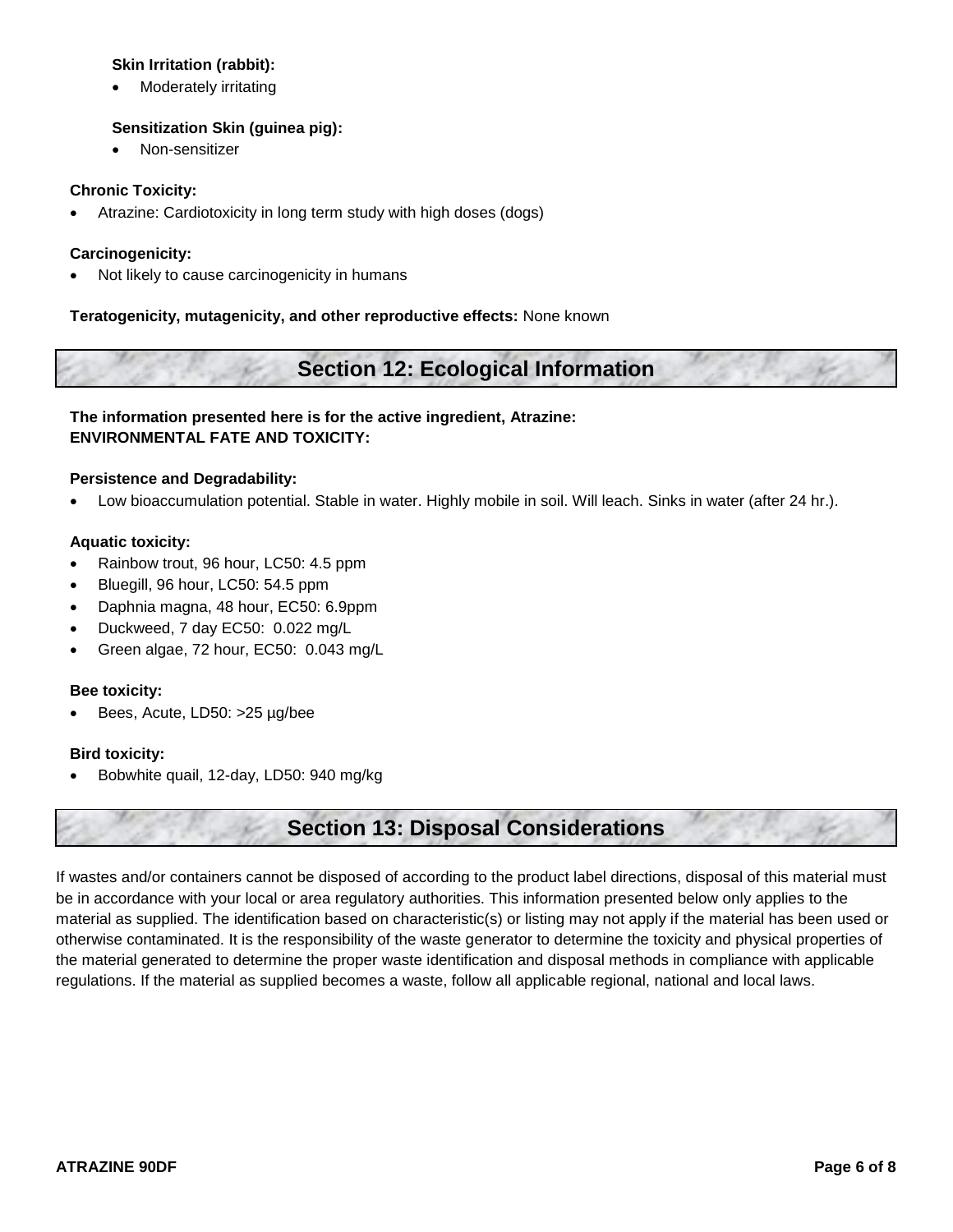## **Section 14: Transport Information**

#### **DOT Classification:** Not regulated

**IMDG International:** UN 3077, Environmentally hazardous substances, solid, n.o.s. (Atrazine), 9, PG-III, Marine **Pollutant** 

**IATA/Air Transport:** UN 3077, Environmentally hazardous substances, solid, n.o.s. (Atrazine), 9, PG-III

**Freight description:** Agricultural herbicide, solid, n.o.s.

#### **ERG Guide No.:** 171

This information is not intended to convey all specific regulatory or operational requirements/information relating to this product. Additional transportation system information can be obtained through an authorized sales or customer service representative. It is the responsibility of the transporting organization to follow all applicable laws, regulations and rules relating to the transportation of the material.

## **Section 15: Regulatory Information**

#### **OSHA Hazard Communication Standard:**

- **This product is a "Hazardous Chemical" as defined by the OSHA Hazard Communication Standard, 29 CFR 1910.1200.**
- **EPA FIFRA INFORMATION:**

**This chemical is a pesticide product registered by the United States Environmental Protection Agency and is subject to certain labeling requirements under federal pesticide law. These requirements differ from the classification criteria and hazard information required for safety data sheets (SDS), and for workplace labels of non-pesticide chemical. The hazard information required on the pesticide label is listed out below. The pesticide label also includes other important information, including directions for use.**

**EPA/CERCLA Reportable Quantity:** Not Applicable

#### **SARA/TITLE III:**

- **Sec. 302. Extremely Hazardous Substance Notification:** N/A
- **Sec. 311/312. Hazard Categories:** Acute health hazard
- **Sec. 313. Toxic Chemical(s):** Atrazine (88.4%) (CAS No. 1912-24-9)
- **RCRA Waste Code:** N/A

#### **California Proposition 65 (Safe Drinking Water and Toxic Enforcement Act of 1986):**

This product is not listed.

#### **Toxic Substances Control Act (TSCA):**

 All components of this product are on the TSCA Inventory or are exempt from TSCA Inventory requirements under 40 CFR 720.30.